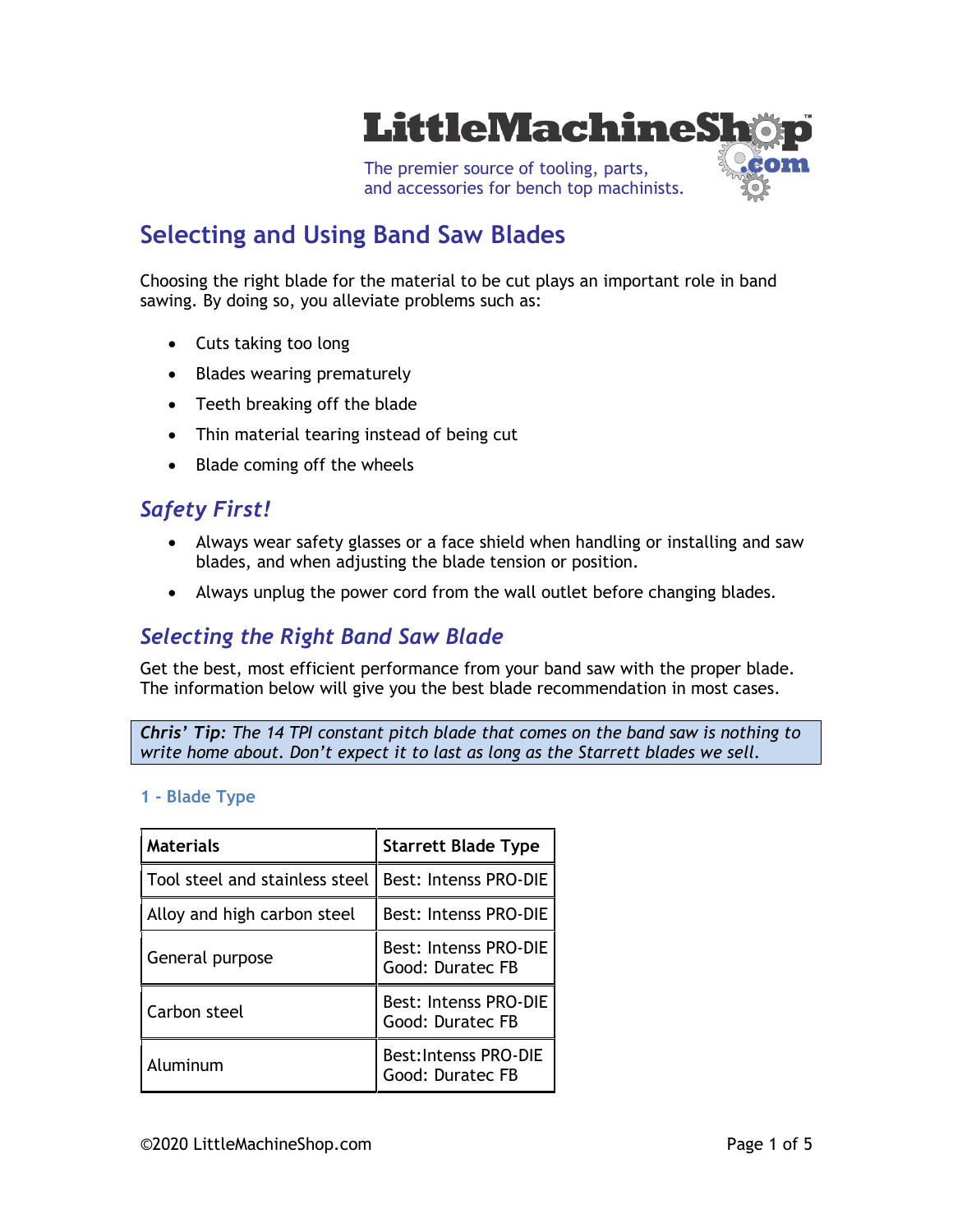| Non-ferrous | Best: Intenss PRO-DIE<br>Good: Duratec FB |
|-------------|-------------------------------------------|
|-------------|-------------------------------------------|

### **2 - Type of Pitch**

| Constant - All teeth on the blade have<br>uniform spacing, gullet depth, rake<br>angle throughout the full length. Usually<br>general purpose cutting and identified<br>by one pitch number.                                  | Constant                                |
|-------------------------------------------------------------------------------------------------------------------------------------------------------------------------------------------------------------------------------|-----------------------------------------|
| Variable - Size of tooth and depth of<br>gullet varies to substantially reduce<br>noise levels and vibration so as to cut all<br>structurals, tubing and solids, smoothly<br>and quickly. Identified by two pitch<br>numbers. | Variable<br><b>へへ^^^^へへ^^^^へへへ^^^^^</b> |

### **3 - Pitch**

Pitch is the number of teeth per inch (25 mm). Cutting thinner sections requires a finer pitch (more teeth per inch). Thick sections require coarser pitches (fewer teeth per inch). The chart is a good guideline.

Because the cross-section limits in the chart are broad and overlap, choose a coarser pitch if the speed of cut is most important. Choose a finer pitch if finish is most important.

*Chris' Tip: I found a great rule of thumb for selecting the correct band saw blade in Cutting Tool Engineering. It's the rule of 3, 6, 12, 24. You want at least 3 teeth on the work all the time, you don't want more than 24 teeth on the work at any one time, and what you would like is between 6 and 12 teeth on the work all the time.*

### **Constant Pitch Selection**

| Cross Section Thickness to Be Cut   Use Constant Pitch |               |       |
|--------------------------------------------------------|---------------|-------|
| Inch                                                   | mm            |       |
| Up to 5/16"                                            | Up to 8 mm    | $32*$ |
| $5/32$ "-1/2"                                          | $4-13$ mm     | 24    |
| $7/32$ "-5/8"                                          | $6-16$ mm     | 18    |
| $1/4$ "-7/8"                                           | $6.4 - 22$ mm | 14    |
| $3/8$ "-1 1/4"                                         | $9.5 - 35$ mm | 10    |
| $1/2$ "-1 $1/2$ "                                      | 13-40 mm      | 8     |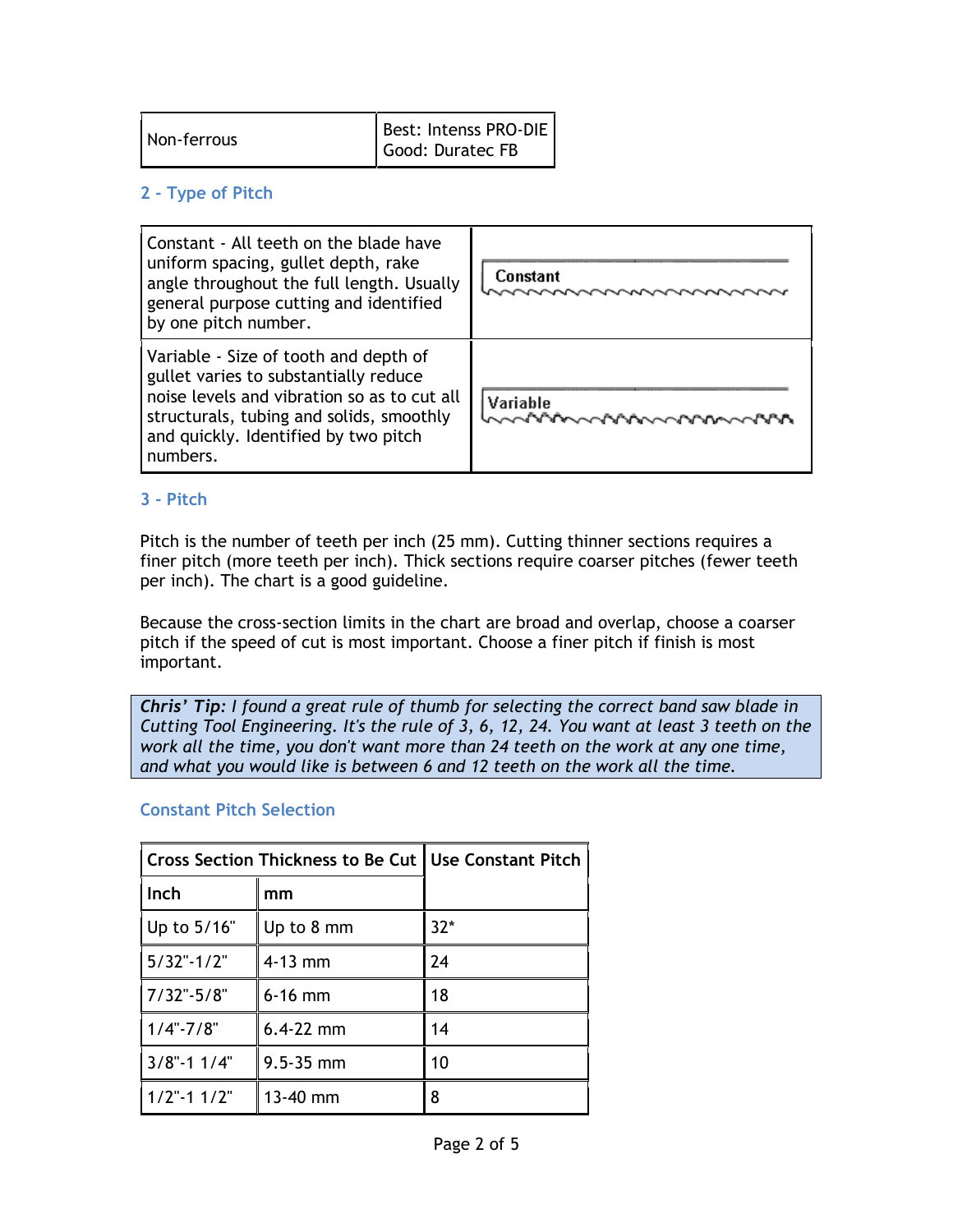| Cross Section Thickness to Be Cut   Use Constant Pitch |                 |      |
|--------------------------------------------------------|-----------------|------|
| Inch                                                   | mm              |      |
| $1" - 2"$                                              | 25-50 mm        | 6    |
| $11/2$ "-3"                                            | 38-75 mm        | 4    |
| $2" - 4"$                                              | 50-100 mm       |      |
| $3 - 6$                                                | 75-150 mm       |      |
| 4 1/2"-9"                                              | 114-225 mm      | 11/4 |
| 8" and over                                            | 200 mm and over | 3/4  |

\*Anything thinner than 1/8" (3.2 mm) in cross section should be angled to the blade.

### **Variable Pitch Selection**

| <b>Cross Section Thickness to Be Cut</b> |                 | <b>Use Variable Pitch</b> |
|------------------------------------------|-----------------|---------------------------|
| Inch                                     | mm              |                           |
| $7/32$ "-7/8"                            | $6-22$ mm       | $14 - 18$                 |
| $1/4$ "-1 $1/4$ "                        | $6.4 - 35$ mm   | $10 - 14$                 |
| $11/32$ "-1 $1/2$ "                      | $9-40$ mm       | $8 - 12$                  |
| $3/8" - 2"$                              | $9.5 - 50$ mm   | $6 - 10$                  |
| $1/2$ "-2 $3/8$ "                        | 13-60 mm        | $5 - 8$                   |
| $1" - 3"$                                | 25-75 mm        | $4 - 6$                   |
| $11/2$ "-4"                              | 38-100 mm       | $3 - 4$                   |
| $2" - 6"$                                | 50-150 mm       | $2 - 3$                   |
| $3" - 12"$                               | 75-300 mm       | $1 - 2$                   |
| 8" and over                              | 200 mm and over | $3/4 - 11/4$              |

## *Band Saw Blade Break-In Procedure*

The proper break-in of a bi-metal blade assures longer blade life, faster cuts for a longer period and consistent performance.

Run the normal feet per minute (FPM). Adjust the feed pressure to about one-half the normal cutting rate for the first few cuts or for 50-100 square inches (300-600 cm<sup>2</sup>). Increase to the normal cutting rate.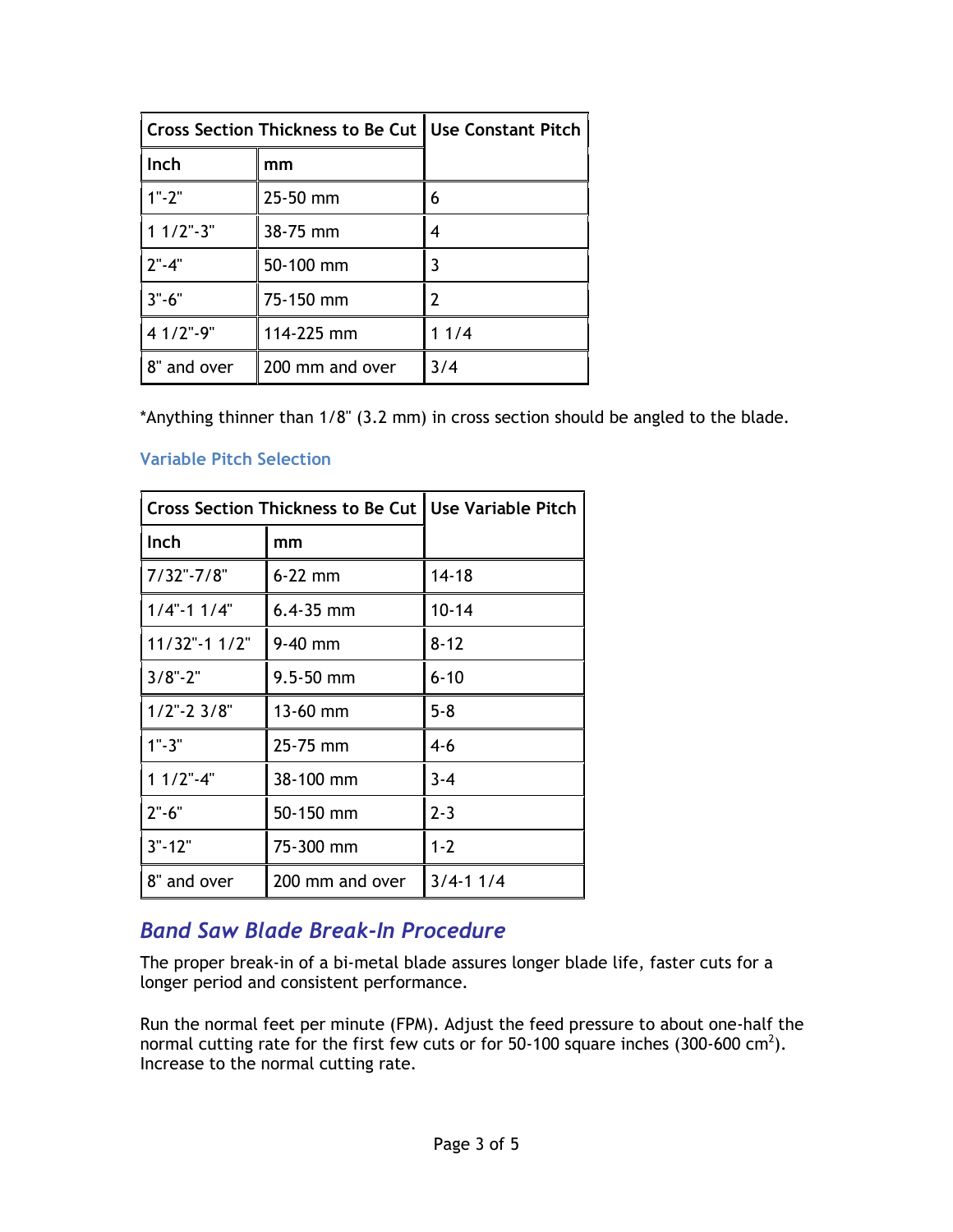## *Selecting the Correct Blade Speed*

The 4x6 band saw has three speeds. Use low speed (88 FPM) for high strength steel, stainless steel, and other harder materials. Use the medium speed (130 FPM) for mild steel including structural shapes. Use high speed (210 FPM) for aluminum and other non-ferrous metals. High speed works well for wood and plastic, too.

| <b>Material Type</b>             | <b>Example Material   Blade Speed</b> |        |
|----------------------------------|---------------------------------------|--------|
| Carbon steels                    | 1018, 12L14, 1030   Medium            |        |
| Chrome moly steels $ 4130, 4140$ |                                       | Low    |
| Tool steels                      | A2, 01                                | Low    |
| Stainless steel                  | 302, 314, 416                         | Low    |
| Cast iron                        | Class 20, Class 49                    | Medium |
| Copper                           | 99%                                   | Low    |
| <b>Brass</b>                     | Yellow, Red                           | High   |
| Aluminum                         | 6061, 7075                            | High   |

## *Blade Adjustments*

*Chris' Tip: Always wear gloves when handling or working with band saw blades.*

Keep the blade tight. Put the saw in the upright position so you have maximum access to the tension adjustment knob. Use two hands when turning the tension adjustment knob. Crank it as hard as you can.

If you do a really good job you will get to half the recommended tension for the blade. A well tensioned blade goes a long way toward preventing the blade from coming off the wheels.

If you do have problems with the blade coming off the wheels, adjust the tracking as described in the manual. I do this standing on the front side of the band saw with the blade cover open so I can see what's going on. That way, when the blade does pop off, it goes away from you.

## *Blade Lubrication*

Lubrication can extend the life of the band saw blade. While large production band saws use flood lubrication, that is not necessary or practical on a hobby band saw. A wax-based cutting compound, such as Nikx Stikx (P/N 3089) works well on the 4x6 band saw. Hold it on each side of the blade for a complete revolution of the blade. What doesn't stick to the blade will end up in the cut—right where you want it.